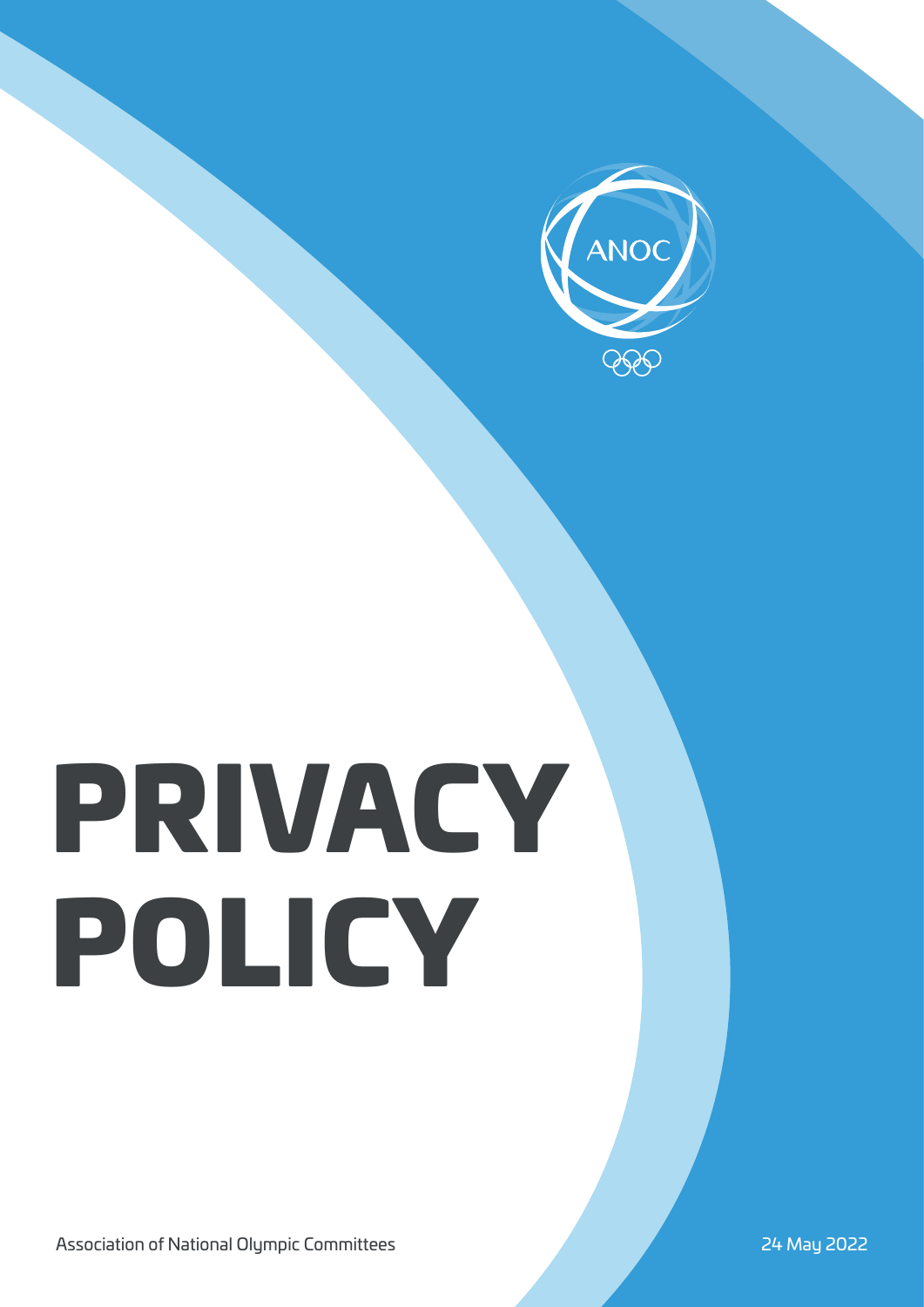

# **ANOC's Privacy Policy**

ANOC's Privacy Policy and this Data Protection Notice define the terms and conditions applicable to the processing of any personal information required to this effect, and constitutes an agreement between you, your responsible organisation and ANOC governing your access to and use of the Registration System.

# **Processing of Applicant Personal Information for the event**

# **Purpose of asking for your and your guests' personal data and what you may request of ANOC**

The Association of National Olympic Committees (ANOC) requires some of your and your quests' (see "Guests" section below) personal information to register you for our Event for which you are seeking registration. We have kept the quantity of data we ask to the minimum required to provide you with the services you are registering for. All personal data will be deleted 90 days after the Event upon your request. You may request a copy of your and your guests' data and the rectification or deletion of any incorrect data at any time. You may request that the processing of your and your guests' data by ANOC be stopped and/or that your data not be disclosed to third parties. If you request that ANOC stop processing your data, this may prevent ANOC from registering you for the Event. All references to "your data" refer to your own data and the data of your guests that you have provided.

# **Personal information we store**

Information collected through the Registration Sustem includes: Title, given name, family name, gender, email address, assistant email address, photo, organization/company, group, position/function, identity document copy and details (nationality, number, date of issuance, expiry date), date of birth, phone number, food intolerances & allergies, flight and other means of transport information, accommodation location and type, guests (and all the listed information for each guest) and, where applicable, information necessary to apply for a visa.

# **Sharing information with third parties and international transfer**

Where necessary for the purposes of providing you with the services you are registering for, ANOC is authorized to share your and your guests' personal information with the following recipients:

- Travel service providers
- Accommodation service providers
- Local Organising Committees

Personal information collected through the Registration System will usually be processed in the European Union or in Switzerland. However, some of the recipients mentioned above may be based in the country where the Event is taking place or in other countries. Some countries do not provide in their laws for a level of protection of your and your guests' privacy equivalent to the one applied within the European Union and Switzerland. If necessary, ANOC will take the necessary measures as required by applicable laws.

# **Capture and use of images**

As participants in an Event, you and your guests agree to be filmed, televised, photographed, identified and/or otherwise recorded during the Event, and that your captured or recorded image, together with your names, likenesses, voices, performances and biographical information, may be used, including copied and communicated to the public, in any content, format and through any media or technology whether now existing or created in the future, without payment, for the maximum duration permitted by applicable law and when applicable at least until they are in the public domain, by ANOC and its affiliates or third parties such as broadcasters social media networks, the International Olympic Committee, National Olympic Com-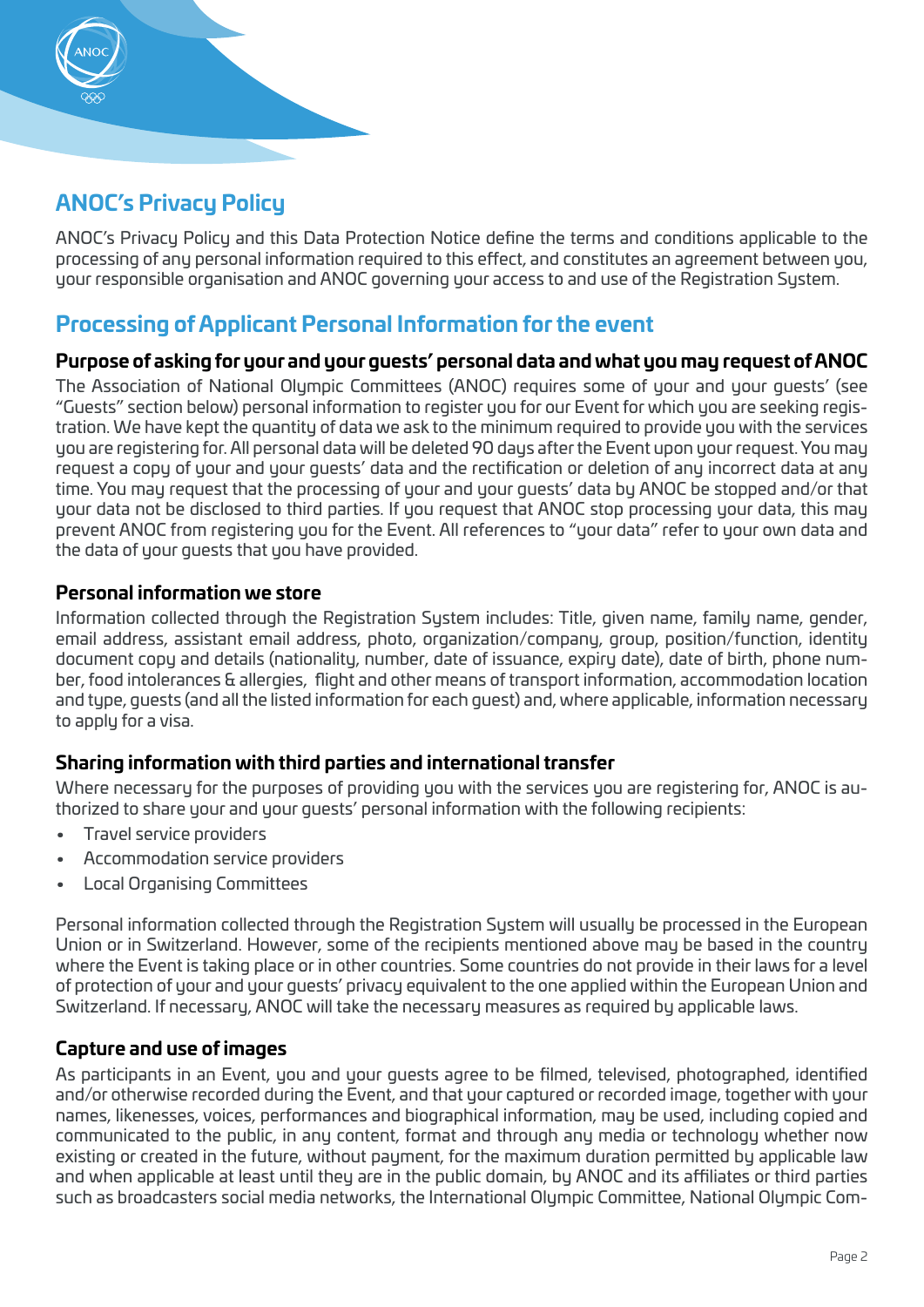

mittees (NOCs), Continental Associations of NOCs, International Sport Federations, Organizing Committees for the ANOC World Beach Games, and third parties authorized by ANOC during and after the Event in relation to the celebration and direct or indirect promotion of the ANOC World Beach Games or ANOC in a commercial or non-commercial manner

### **Accessing your and your guests' personal data**

You can access your registration at any time using the direct link in your confirmation email.

#### **Editing your and your guests' personal data**

You can edit your registration at any time using the direct link in your confirmation email.

#### **Removing your and your guests' personal data**

Should you wish all your and your guests' personal information to be removed, the procedure is the following:

- Contact us using the details at the bottom of this page (We may ask you to prove your identity)
- ANOC will remove all your personal data from our system and from our backups
- Once this is done, the deletion will be confirmed with you by email

#### **Guests**

ANOC may allow you to register a limited number of guests for an Event, for which some guest's personal information may be required. Prior to submitting any personal information on behalf of your guests, you are responsible to inform your guests, obtain their authorization to act on their behalf and ensure that they understand the present Terms, especially the conditions applicable to the collection, transfer and processing of their personal information.

Please note, that you can only register guests who are under 18 years old or a minor in their country of residence if you are such persons' parent or legal guardian. By registering a guest who is under 18 years old or a minor in their country of residence, you represent to ANOC that you are their parent or legal guardian.

For any additional information or should you require any assistance, please contact the ANOC Office at:

Address: Chemin des Charmettes 4, 1003 Lausanne, Switzerland Email: [events@anocolympic.org](mailto:events@anocolympic.org  ) Tel.: +41 21 321 52 60

# **Processing of Applicant Personal Information for the CRM**

#### **Purpose of asking your and your guests' personal data**

The Association of National Olympic Committees (ANOC) also owns a CRM (Customer Relationship Management) platform where we keep information about our contacts. Your and your guests' personal details are kept in the CRM so that we can invite you and your guests to participate in similar events organized by us. This information is never sold or transferred to any other party. Your personal information is automatically deleted after 24 months of inactivity or upon request from you.

#### **Personal information we store**

Information stored includes: Title, given name, family name, gender, email address, assistant email address, photo, organization/company, position/function, identity document details (nationality, number, date of issuance, expiry date), date of birth, preferred language, phone number and history of ANOC events attended.